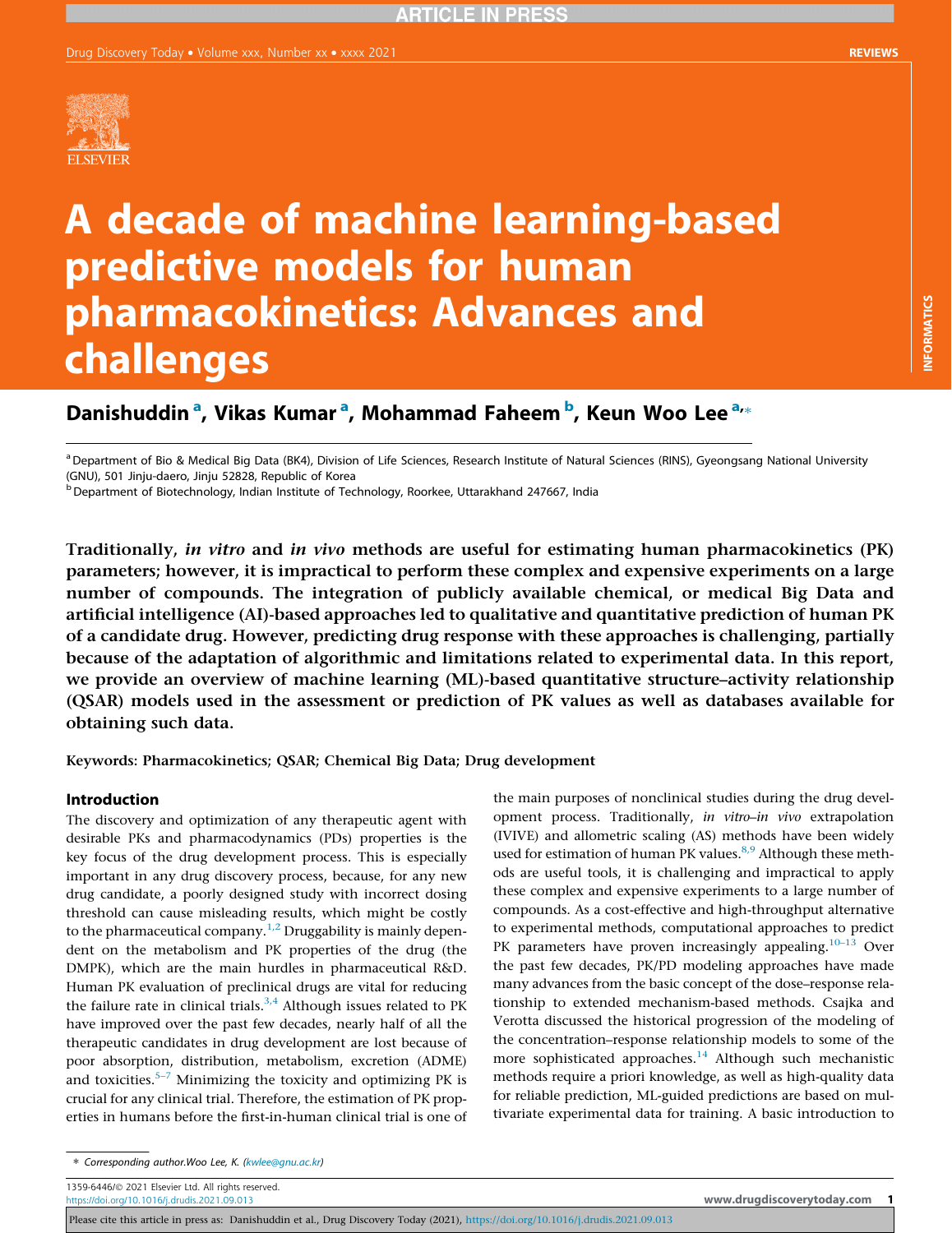## **ARTICLE IN PRESS**

<span id="page-1-0"></span>these ML methods in the context of drug discovery is provided elsewhere.<sup>15</sup> In silico-based based approaches are being used extensively for modeling ADMET or PK properties (Figs. 1 and 2). Application of such prediction models to assess human PK not only avoids preclinical to clinical extrapolation, but is also significantly less resource-intensive compared with traditional approaches. Validating and interpretating these approaches for predicting PK in humans are beneficial to the design of in vitro and in vivo experiments. Additionally, in silico-based PK prediction can also reduce the direct use of animal data, which are hard to extrapolate to humans. Recent advances in publicly available chemical Big Data open a new chapter in the search for more optimized and accurate computational prediction models.<sup>[16](#page-7-0)</sup> However, regardless of their potential, it is important to scrutinize them and compare their performance to distinguish progress made with them. Such careful and rigorous analytical is



#### FIGURE 1

INFORMATICS

**INFORMATICS** 

Modeling process for human pharmacokinetic (PK) parameter prediction. Abbreviations: CL, clearance; F<sub>up</sub>, fraction of unbound protein; QSAR, quantitative structure–activity relationship; t<sub>1/2</sub>, half-life; VDss, volume of distribution at steady state.



#### FIGURE 2

Proposed architecture for parallel modeling of pharmacokinetics (PK) parameters.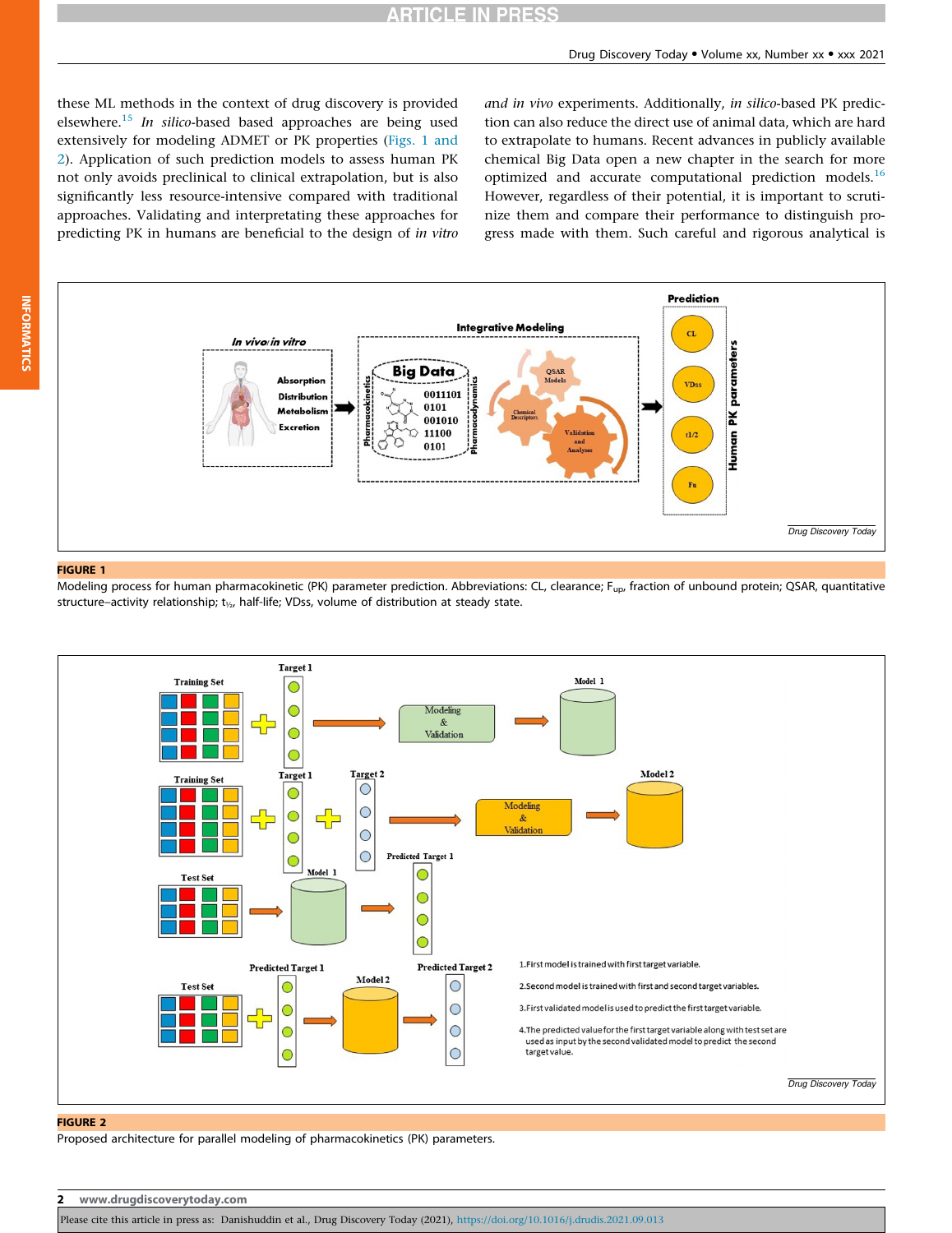necessary to understand the data and its integration into ML approaches. In this review, we focus on ML-based models for PK parameter prediction, because they are directly available to researchers, more transparent, and enable the prediction of the efficacy PK values of drugs. We explore recent advances in human PK prediction and discuss ongoing work to address challenges in evaluating, interpreting, and implementing artificial techniques for molecular design.

#### Volume of distribution steady-state

The volume of distribution at steady state (VDss) is a vital PK parameter that is considered a reliable indicator of drug distribution in the body; it measures the relative affinity of a drug for tissues and plasma. $17$  Drugs that bind equally to plasma proteins and are extensively taken up by tissues have a high volume of distribution, whereas drugs that bind extensively to plasma proteins have a lower volume of distribution. Generally, acidic drugs have low (<1 l/kg), neutrals and zwitterions have moderate (1– 3 l/kg), and basic drugs have high (>3 l/kg) VDss values.<sup>[18,19](#page-7-0)</sup> In addition, VDss also has an important role in calculating the mean residence time (MRT) and half-life  $(t_{1/2})$  of a drug, thus establishing a suitable dosing regimen.<sup>[20,21](#page-7-0)</sup> Early assessment of VDss is important for developing medication decision and dose measurement plans. Methods used to predict VDss include: (i) extrapolation of in vivo animal data; (ii) physiologically based PK (PBPK) modeling; and (3) computational approaches. Various computational-based QSAR models have been reported for VDss prediction. These models have been instrumental in the application of the prediction of VDss values that were either not feasible, costly, or too time consuming previously (Table 1).

#### Predictive models for  $VD_{SS}$

Zhivkova and Doytchinova<sup>[22](#page-7-0)</sup> developed QSAR models using  $132$ acidic drugs. Models were built using a total of 178 molecular descriptors and a stepwise linear regression approach. The developed models outperformed XXXX with  $Q^2$ <sub>Loo-CV</sub> of 0.581 and 0.625. The presence of sulfur and sulfuric groups was found to significantly impact the VDss value predictions for acidic drugs. Despite the smaller descriptors set and drug molecules, results from these predictions were consistent with experimental studies. In addition, Zhivkova et al. also developed models for predicting VDss values for 216 basic drugs. $23$  The models were developed by applying genetic algorithms, stepwise regressions, multiple linear regressions, and 179 structural and physicochemical descriptors. The best model performed with  $R^2$  of 0.663. Descriptors such as lipophilicity, fraction ionized, number of

#### TABLE 1

| Data set size                                         | <b>Descriptors</b>                                                     | Method(s)                                     | <b>Performance/Comments</b>                                                                | <b>Refs</b> |
|-------------------------------------------------------|------------------------------------------------------------------------|-----------------------------------------------|--------------------------------------------------------------------------------------------|-------------|
| <b>VDss</b>                                           |                                                                        |                                               |                                                                                            |             |
| 132 (acidic drugs)                                    | Molecular descriptors (total<br>$descriptors = 178$                    | GA, SR                                        | Mean fold error values from 1.58 (cross-<br>validation) to 2.25 (external validation)      | 22          |
| 216 (basic drugs): training<br>set, 180; test set, 36 | Structural, physicochemical                                            | GA, SR, MLR                                   | $R^2 = 0.663$ , $Q^2$ <sub>LOO-CV</sub> = 0.606, $R^2_{\text{pred}} = 0.593$               | 23          |
| 1236                                                  | Mordred, PaDEL, MOE                                                    | RF, SVM, XGB, GBM                             | Best model: SVM ( $R_{test}^2$ = 0.87, RMSE <sub>test</sub> = 0.2,<br>$Q^2 = 0.77$         | 24          |
| 1303: training set, 1090;<br>test set, 213            | logD7.4, MW, max basic pKa, min acidic<br>pKa, Rule 13, aromatic atoms | <b>RF</b>                                     | 59% and 78% within a twofold and threefold<br>error, respectively                          | 26          |
| 604                                                   | ACDlabs, MOE, Kt:p                                                     | Decision tree                                 | Mean fold error of best model = $2.29$                                                     | 32          |
| 412                                                   | ECFP, PubChem, molecular descriptors                                   | Multitask DL                                  | $\sim$ 63.33% accuracy                                                                     | 34          |
| 670                                                   | Volsurf+, ACDlabs, MOE                                                 | RP, PLS                                       | $Q^2 = 0.70$                                                                               | 43          |
| 569                                                   | E-State                                                                | SVR, MLR                                      | $R_{test}^2 = 0.782$ (MLR Model), $Q^2 = 0.55$ (SVR<br>model)                              | 47          |
| $F_{up}$                                              |                                                                        |                                               |                                                                                            |             |
| 878                                                   | Mordred, PaDEL, MOE                                                    | RF, SVM, XGB, GBM                             | Best model: RF ( $R_{test}^2$ = 0.81, RMSE <sub>test</sub> = 0.29;<br>$Q^2 = 0.84$         | 24          |
| 2738                                                  | Mordred, PaDEL, ADMET                                                  | RF, SVM, PLS, k-NN,<br>ANN, AdaBoost          |                                                                                            | 40          |
| 5471                                                  | PubChem fingerprint                                                    | PyCaret, TPOT,<br>AutoKeras, Auto-<br>sklearn | Best model: PyCaret (RMSE = 8.44)                                                          | 41          |
| 220                                                   | 176 molecular descriptors                                              | GA, MLR, SR                                   | 59% drugs with twofold error, $Q^2 = 0.532$                                                | 42          |
| $t_{\nu_2}$                                           |                                                                        |                                               |                                                                                            |             |
| 1253                                                  | Mordred, PaDEL, MOE                                                    | RF, SVM, XGB, GBM                             | Best model: RF ( $R_{\text{test}}^2 = 0.83$ , RMSE <sub>test</sub> = 0.15,<br>$Q^2 = 0.73$ | 24          |
| 1105                                                  | Codessa                                                                | GBM                                           | $R_{\text{test}}^2 = 0.82$ , RMSE <sub>test</sub> = 0.55                                   | 50          |
| CL.                                                   |                                                                        |                                               |                                                                                            |             |
| 1268                                                  | Mordred, PaDEL, MOE                                                    | RF, SVM, XGB, GBM                             | Best model: RF ( $R_{test}^2$ = 0.87, RMSE <sub>test</sub> = 0.10,<br>$Q^2 = 0.76$         | 24          |
| 89                                                    | ALOGP, Dragon                                                          | <b>ANN</b>                                    | $R_{\text{test}}^2 = 0.64$ , RMSE <sub>test</sub> = 0.54                                   | 46          |
| 525                                                   | E State                                                                | <b>MLR</b>                                    | $R_{\text{test}}^2 = 0.70$                                                                 | 47          |

<sup>a</sup> Search was carried out from January 2010 to February 2021.

<sup>b</sup> Abbreviations: ANN, artificial neural network; GA, genetic algorithm; k-NN, k-nearest neighbors; PLS, partial least squares; RF, random forest; SR, stepwise regression; SVM, support vector machine; XGB, XGBoost.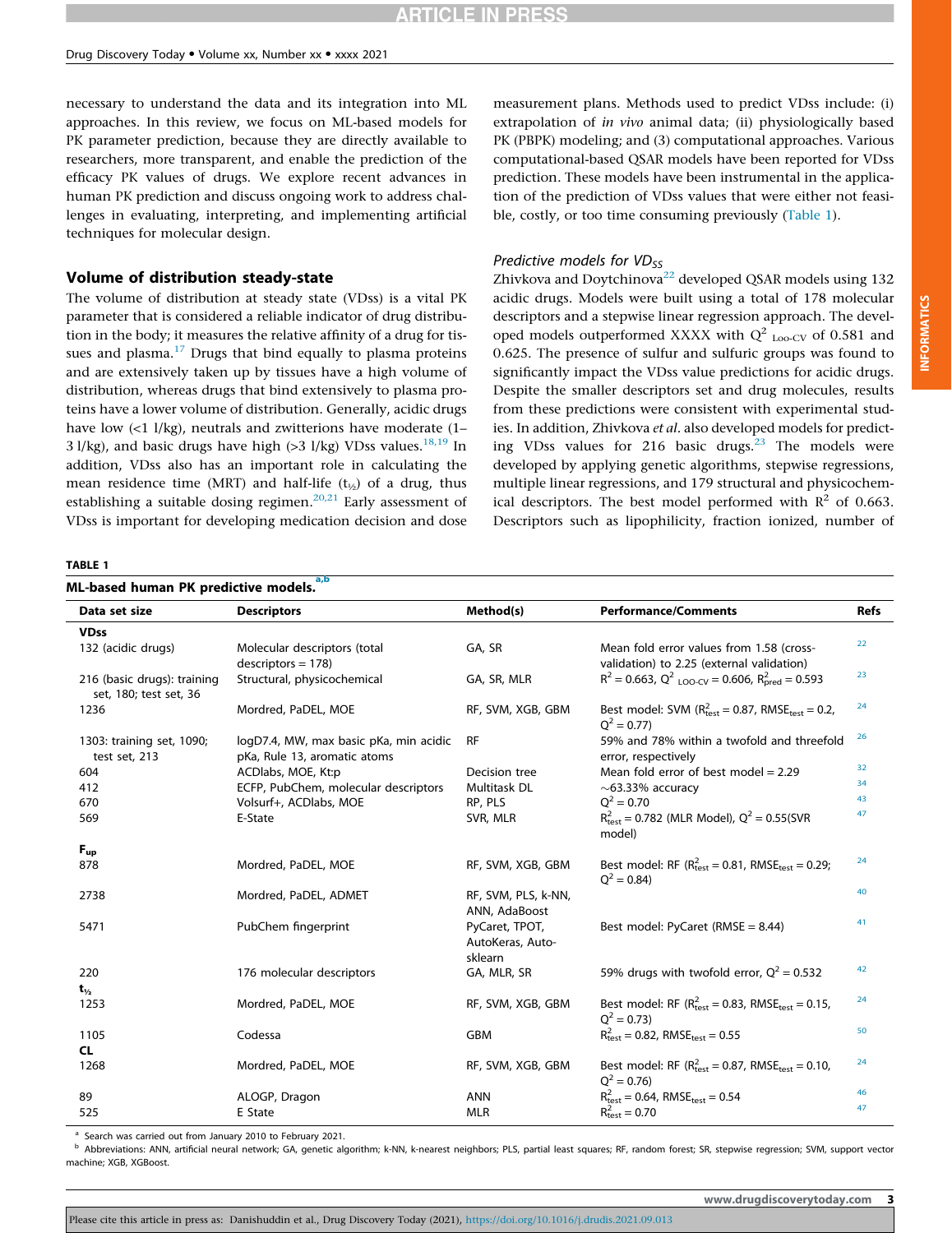## **ARTICLE IN PRESS**

cycles and fused aromatic rings, and presence of Cl and F atoms had positive effects, whereas polarity and the presence of strong electrophiles had a negative effect. Wang et al. used various ML methods to develop regression models for four human PK param-eters, including VDss.<sup>[24](#page-7-0)</sup> Out of four methods used, support vector machines (SVMs) showed the best performance with  $R^2_{\text{test}}$  of 0.870 and RMSE<sub>test</sub> of 0.208. LogP and LogS were among the top-ten descriptors that were highly correlated with VDss. Similar observations were also observed in early studies evaluating the effect of various chemical descriptors in predicting VDss with either in silico or experimental approaches. $^{25}$  $^{25}$  $^{25}$ 

Although the models reported in these studies are applicable to marketed drugs, the extent to which they are applicable to other types of molecule is unclear. Recently, Lombardo *et al.*<sup>[26](#page-7-0)</sup> reported regression models for predicting VDss using Random Forest (RF) and six molecular descriptors, including logD 7.4, molecular weight (MW), Max basic pKa, Min acidic pKa, and aromatic atoms. The model included 1090 compounds in the training set and 213 compounds in the test set. Prediction accuracies of 59% and 78% within twofold and threefold errors, respectively, was observed.

Predicting VDss accurately remains to be fully solved.<sup>[27](#page-7-0)</sup> PBPK modeling, also known as a mechanism-based approach, provides an opportunity to understand the underlying distribution processes and is superior to empirical methods for predicting PK with high levels of accuracy.<sup>[28](#page-7-0)</sup> In addition, VDss can also be extrapolated from tissue-to-plasma partition coefficients (Kp) from preclinical species. These approaches are resource intensive and depend on the synthesis of compounds, which further hinder the ability to predict human VDss for early drug development. Considerable efforts have been made to develop in silicobased models for predicting tissue partitioning based on physicochemical properties, such as pKa and logP, plasma protein binding, and the blood-to-plasma partition ratio  $(BPR).^{29}$  Poulin and Theil proposed a mechanistic-based Kp prediction method. The use of such tissue composition-based equations to predict VDss has the advantage of providing a model with a clear interpreta-tion of where the drug is distributed.<sup>[30,31](#page-7-0)</sup> Freitas et al. addressed the problem of estimating the VDss of drugs using decision tree-based regression.<sup>[32](#page-7-0)</sup> Regression models were built using either molecular descriptors only or both the molecular descriptors and tissue:plasma partition coefficients (Kt:p). Models were developed in two phases: in Phase I, the authors extracted experimentally derived Kt:p values for 110 compounds from the available literature and built the models. These models were then used in the second phase to estimate Kt:p values for 604 compounds; these predicted values were then combined with molecular descriptors to estimate VDss. Models built with only molecular descriptors had a mean fold error of 2.33, whereas models using predicted Kt:p values in addition to molecular descriptors had a mean fold error of 2.29. The authors stated that predicted Kt:p values could be beneficial for accurate prediction of VDss using decision trees if prior feature selection is applied. Recently, Murad et al. developed in silico models for the prediction of VDss directly from larger data of structurally diverse clinical compounds  $(N = 956).^{33}$  $(N = 956).^{33}$  $(N = 956).^{33}$  They also investigated the utility of adipocyte and myocyte partitioning in predicting the VDss. The predicted models outperformed other computational methods

with  $R^2$  of 0.5. Measured fraction of unbound protein ( $F_{up}$ ) and BPR parameters improved the performance of VDss predictions with  $R^2$  of 0.6. Various combinations of both adipocyte and myocyte partitions with different strategies did not lead to any significant improvement in VDss predictions. However, these were found to have slight improvements in predicting low VDss values.

Overall, these studies present an interestingly approach to the prediction of VDss. These models could be used if implemented in the form of free available web applications, which would be useful to nonspecialist researchers. Although mechanistic rationalization of the modeling approach was provided in both studies, a disadvantage is that such approaches require computational and human metabolism expertise. Models based on traditional ML algorithms also rely on feature engineering, which is as time-consuming and challenging, and can result in poor model performance. Nevertheless, deep learning (DL) can automatically extract the crucial features or molecular descriptors from raw data without the need for feature engineering. Ouyang et al. used an integrated transfer learning and multitask learning approach to develop QSAR models to predict VDss.<sup>[34](#page-7-0)</sup> The developed model was found to be more generalized and have better accuracies compared with conventional approaches.

#### Fraction of unbound protein

Fup is a significant parameter in PK studies of a drug. It reflects the concentration of drug capable of interacting with pharmacolog-ical targets and able to diffuse between plasma and tissues.<sup>[35](#page-7-0)</sup> The value of  $F_{\text{un}}$  affects the volume of distribution (VD) and the total clearance (CL<sub>tot</sub>) of a drug.<sup>[36](#page-7-0)</sup> VDss is directly proportional to F<sub>up</sub> and inversely proportional to the fraction of unbound in tissues  $(F<sub>ut</sub>)$ .<sup>[37](#page-7-0)</sup> Any sudden increase in free concentration of a drug could cause toxicity.<sup>[38](#page-7-0)</sup>  $F_{up}$  can also be helpful to estimate the effective concentration of drugs that can precipitate metabolism (or transporter)-related drug–drug interactions. The value range also has an important role because small differences in protein binding can have large effects on  $F_{up}$  and, thus the drug efficacy can also change dramatically.<sup>39</sup> Therefore, it is necessary to have an optimal value of F<sub>up</sub> during drug development. Thus, unbound drug concentration is significant factor in establishing safety margins and efficacious doses for humans.

#### Predictive models for  $F_{up}$

Watanabe et al. developed  $F_{up}$  prediction models using several ML techniques with PaDEL, MODRED, and other descriptors, and focused specifically on the low value ranges of  $F_{up}^{40}$  $F_{up}^{40}$  $F_{up}^{40}$  Prediction models were trained on a large data set of 2738 experimental values. The training and test sets comprised 2192 and 546 compounds, respectively. The classification model showed a high true positive rate of 0.826 for the low fraction unbound class in the test set. Lipophilicity and conjugated double bond-related features were the key components for predicting  $F_{up}$  values. The strongly biased distribution of  $F_{up}$  was mitigated by a logarithmic transformation in the regression model, leading to improved accuracy at lower values. These models showed better performance than those of previously published methods, including some commercial software. Wang and coworkers used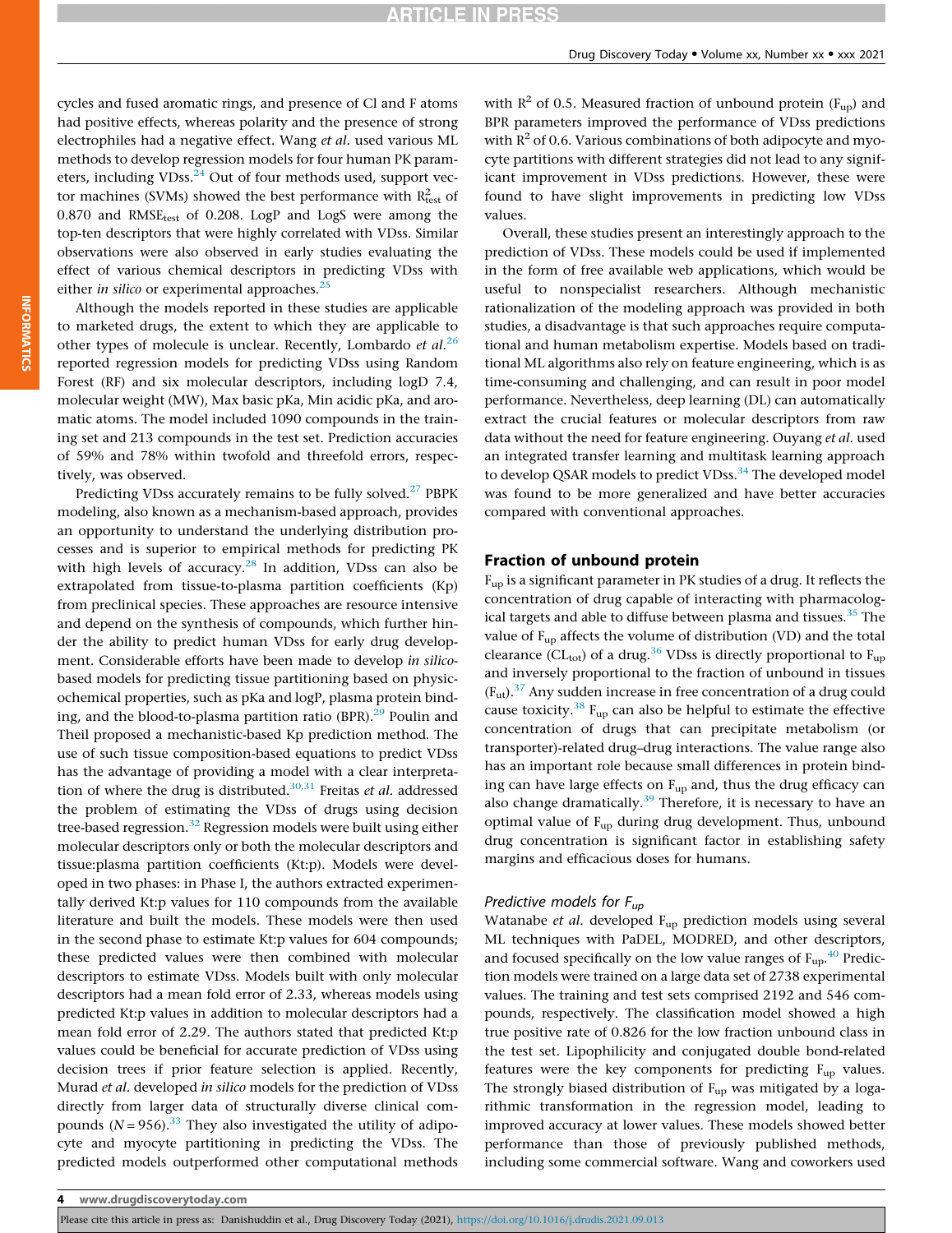878 drugs and 121 descriptors in their research. Among the four methods used for model construction, RF performed better with  $R^2_{\text{test}}$  of 0.818 and RMSE $_{\text{test}}$  of 0.291.<sup>[24](#page-7-0)</sup> Recently, Mulpuru and Mishra developed Fup prediction models using a chemical PubChem fingerprint and four different AutoML frameworks (Auto-sklearn, AutoKeras, PyCaret, and TPOT).<sup>[41](#page-7-0)</sup> These models were trained on data sets of 5471 experimental values from the ChEMBL database. PyCaret was found to be best framework, with  $R^2 = 0.85$  and  $RMSE = 8.44$ . Despite the strength of these models, one of their weaknesses is the use of a limited descriptor set. Zhivkova reported regression models using a data set of 220 basic drugs for the prediction the  $F_{\text{up}}$  values.<sup>[42](#page-7-0)</sup> The models were developed by applying genetic algorithms, stepwise regression, and multiple linear regression. These models predicted  $\sim$  59% of the drugs from an external validation set within the twofold error of the experimental values with squared correlation coefficient of prediction of 0.532, and mean absolute error (MAE) of 0.17. The author defined the criteria and an empirical rule for distinguishing between low, high, and very high plasma protein binders. Based on this criteria, lipophilicity (logP > 3), presence of aromatic nonsubstituted C-atoms and molar volume (>300 cm<sup>3</sup>) increased  $F_{up}$  (plasma protein binding percentage; PPB), whereas the presence of quaternary C-atom reduced the binding. Despite the well-studied relationship between the drug features and  $F_{up}$  values, the limitations of this study were the size of the drug molecules and descriptors, which might be not sufficient for drawing any firm conclusions.

Del Amo et al. used linear and nonlinear methods to predict the VDss and  $F_{up}$ .<sup>[43](#page-7-0)</sup> They used both measurements in parallel for model building. Partial least square (PLS) and recursive partition methods were used for model development, along with Volsurf+, MOE, and ACDlab descriptors. Models built with Volsurf + descriptors performed better in predicting  $F_{\text{up}}$ , with  $Q_{\text{test}}^2$  of 0.54, whereas models of VDss performed with  $Q^2$  of 0.70. Nonlinear classification models were able to identify compounds with high or low VDss with sensitivities of 0.81 and 0.71, respectively for the test set, whereas the classification accuracy of  $F_{up}$  was less accurate. Lipophilicity and solubility descriptors were found to significantly impact both VDss and Fup. The parallel modeling approach developed in this study is interesting, because VDss and Fup are expected to be affected by similar physicochemical properties; such models can be helpful to establish the mechanism for accurately predicting PK values.

#### Clearance

The concept of clearance (CL) was introduced during the 1970s, and it has remained a powerful tool for explaining the PK and predicting changes in the blood concentration time course of drugs.<sup>[44](#page-7-0)</sup> Drug CL has a significant role in determining dosing regimens. Drugs can be cleared through renal, hepatic, and biliary CL. The total systemic CL of a drug is the sum of all CLs by various organs, and can be defined as the volume of blood from which all drug is removed per minute  $(ml/min).$ <sup>45</sup>.

#### Predictive models for CL

Several QSAR models are available for CL prediction that could provide insights into the mechanism of CL. Paulo et al. used artificial neural networks for modeling human hepatocyte intrinsic CL.<sup>46</sup> The model was trained with 71 drugs, whereas the performance of model was set with 18 drugs. The resulting performance of the models was 0.953 and 0.804 for the train and test sets, respectively. Gombar and Hall used support vector regression (SVR) and multiple linear regression (MLR) to develop and evaluate QSAR models for  $CL$ .<sup>[47](#page-7-0)</sup> These models were developed from 525 compounds and 77 fingerprints. For SVR models, the best average  $Q^2$  of 0.32 was achieved from 50 cross-validation models, each created from randomly selected training (60%) and test (40%) compounds. For the MLR model, the training set of 525 compounds led to a unique set of 653 two-atom fragments, the E-state values of which were used as structure descriptors. A preliminary model was developed with 358 descriptors. After refinement, an 89-descriptor model from 510 compounds was built, with  $R^2$  of 0.70. However, these models focused on a small group of drugs, which limits their applicability. Wang et al. developed various models using  $1268$  drugs.<sup>[24](#page-7-0)</sup> These models were built using four different statistical modeling methods [SVM, FR, gradient-boosting machine (GBM) and XGBoost] and 134 variables from Mordred, PaDEL, and MOE. Polar surface area (PSA), water solubility, and hydrogen bonds of the molecules were among the top-ten descriptors influencing CL prediction. Among the four methods, RF showed the better performance, with  $R_{test}^2$  of 0.875 and RMSE<sub>test</sub> of 0.103. These models are generally associated with the applicability domain, which is defined based on inclusion or exclusion rules regarding the compound class in the training set. Moreover, these models are transparent and have the advantage of being based on molecular descriptors computed with freely available software.

#### Half life

The half-life  $(t_{1/2})$  of a drug is defined as the amount of time required for the drug concentration measured in plasma to be reduced to exactly half of its starting concentration.<sup>[48](#page-7-0)</sup> While its value can be extracted from PK concentration versus time graphs, it is closely related to CL and VDss. Elimination  $t_{1/2}$  is increased by an increase in volume of distribution or a decrease in CL, and vice versa.<sup>49</sup> Understanding the concept of  $t_{1/2}$  is useful for determining excretion rates as well as steady-state concentrations for any specific drug. The clinical significance of  $t_{1/2}$  tends to arise in situations involving drug toxicity, which results from dosing more or less frequently than the  $t_{1/2}$  of the drug. Such a clinical scenario illustrates why medical professionals rely on  $t_{1/2}$  of drug so often in practice, and why it is still an emphasis in medical education.

#### Predictive models for half-life

Lu et al. used several ML approaches to build high-quality models for predicting  $t_{1/2}$ .<sup>[50](#page-7-0)</sup> A data set of 1105 chemicals was used for model building. Among the seven models, GBM showed the best performance with  $R^2 = 0.820$  and RMSE = 0.555 for the test set. LogP, logD, and logS are usually identified as important parameters of for modeling  $t_{1/2}$ . LogP and logD correlated positively with  $R^2$  = 0.666 and 0.687, respectively and logS correlated negatively with  $R^2 = -0.632$ , indicating that highly lipophilic chemicals were more liable to show long  $t_{1/2}$ . Wang and coworkers proposed various models using Mordred, PaDEL, and MOE descrip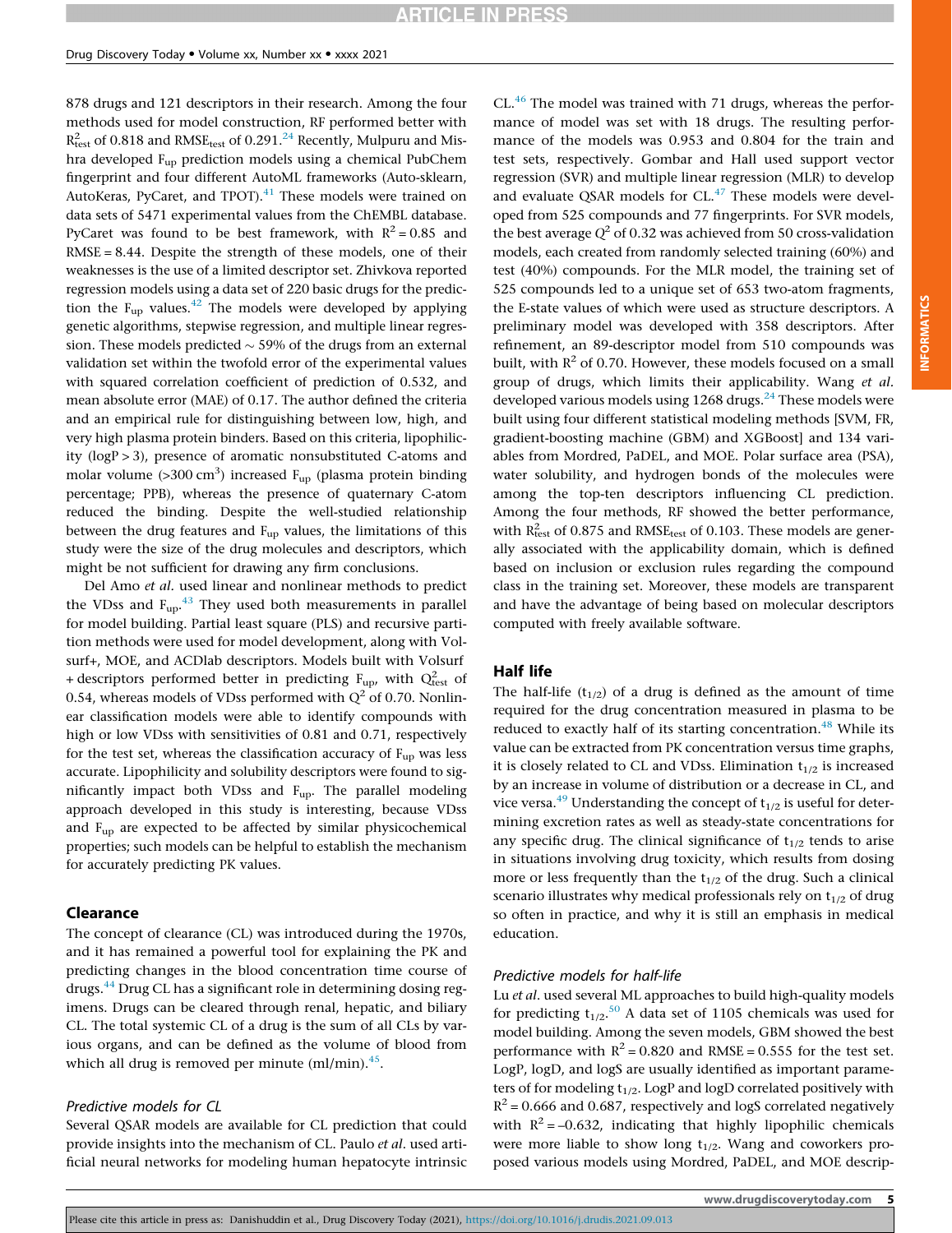tors and four different ML methods (SVM, RF, GBM, and XGBoost) to predict the t<sub>1/2</sub> of 1253 drugs.<sup>[24](#page-7-0)</sup> Compared with statistical results, RF performed better with  $R_{\text{test}}^2$  value of 0.832. This study highlighted the importance of descriptors, such as autocorrelations, physical properties, or lipophilicity. Partial charge descriptors also exhibited high correlation with the  $logt_{1/2}$  values. Autocorrelation descriptors were found to have a positive correlation with  $\log t_{1/2}$ . Although these are simple modeling studies, as a result of using reasonable and different sets of descriptors, the multidimensional space defined by each model provides an opportunity to discuss and interpret the influence of descriptors in predicting these values more broadly.

### Databases and software for PK

The performance of any QSAR or predictive model depends on the quality of data and modeling methodology. The collection of large amounts of structurally derived molecules and associated experimental values for modeling is facilitated by an increasing number of public databases for human PK. Such curated databases provide a link between indexed 2D chemical structures and biological targets, from single proteins, to protein complexes, subcellular components, cell lines, to tissue and wholeorganism in vivo data. Although the number of entries in these databases is important, there is an increased awareness concerning the quality of data rather the number of entries. There are numerous well-defined human PK data available, making MLbased prediction models easier to design (Table 2). Here, we investigate the resources available for human PK parameters and briefly describe recent advances.

Examples of web resources for PK data or their prediction.

Obach et al. developed a database that contains human PK information for 1352 drugs.<sup>51</sup> These data were obtained from the literature and regulatory agencies. Although the database is not available online, the authors provided a link to an Excel spreadsheet that can be downloaded. This spreadsheet contains information, such as the name of the drug, VDss, CL, MRT,  $F<sub>un</sub>$ ,  $t<sub>1/2</sub>$ , physiochemical characteristics, and SMILE of each drug. PK/DB is a web-based and easy-to-access database containing PK information for structurally diverse drug-like and lead-like mole-cules extracted from the literature.<sup>[52](#page-7-0)</sup> The online database also allows researchers to predict the ADMET properties of a molecule. PKKB provides PK information for 1685 drug and druglike molecules and offers structure property data sets including: Caco-2, LogBB, P-gp inhibition, human intestinal absorption, and oral bioavailability, which might be complementary to the PK data set.<sup>[53](#page-7-0)</sup> PK-DB, provides high-quality PK data enriched from experimental and clinical studies, important for computational modeling.[54](#page-7-0) ChEMBL (www.ebi.ac.uk/chembl/) is an open-access database containing functional and ADMET-related information for numerous drug-like molecules. DrugBank contains PK information for US Food and Drug Administration (FDA)-approved drugs.<sup>[55](#page-7-0)</sup> E-Drug3D is a manually curated data-base of PK and PD properties for 1852 FDA-approved drugs.<sup>[56](#page-7-0)</sup> This database holds the manually curated experimental PK properties from drug labels, including the volume of distribution (VD), CL, PPB, terminal  $t_{1/2}$ , and bioavailability (F).

In addition to these publicly available databases, some pharmaceutical companies maintain their own PK data originating from in-house drug discovery projects. There are several other

#### TABLE 2

| Name                                     | <b>Description</b>                                                                                                                                                                                                                        | Website                                                          |
|------------------------------------------|-------------------------------------------------------------------------------------------------------------------------------------------------------------------------------------------------------------------------------------------|------------------------------------------------------------------|
| PK/DB                                    | Robust databases for PK studies and in silico ADME prediction; contains 1203<br>compounds representing 2973 PK measurements, including five models for in silico<br><b>ADME</b> prediction                                                | www.pkdb.ifsc.usp.br                                             |
| PK-DB                                    | Open-access database of PK data from experimental and clinical studies. Information<br>of high-quality PK data significant for computational modeling and data integration                                                                | https://pk-db.com/                                               |
| Obach et al.'s data set                  | Human intravenous PK data in a data set of 1352 drugs. In vivo data obtained or<br>derived from original references, either through literature or regulatory agency<br>reports, exclusively from studies suing intravenous administration | 49                                                               |
| Pharmacokinetic Knowledge<br>Base (PKKB) | Provides PK information for drugs and drug-like molecules and offers structure-<br>property data sets containing Caco-2, LogBB, P-gp inhibitory, human intestinal<br>absorption, and oral bioavailability data                            | http://cadd.suda.edu.cn/admet                                    |
| e-Drug3D                                 | Database of 1852 FDA-approved drugs with information on eight additional<br>pharmacokinetic parameters (solubility, VD, CL, $t_{1/2}$ , PPB, F, C <sub>max</sub> , and T <sub>max</sub> )                                                 | http://chemoinfo.ipmc.cnrs.fr/<br>edrug3d                        |
| ChEMBL                                   | Open-access database containing ADMET information for numerous drug-like<br>compounds                                                                                                                                                     | www.ebi.ac.uk/chembl/                                            |
| <b>ADMETIab</b>                          | Freely available and user-friendly web interface for systematic ADMET evaluation of<br>compounds; comprehensive database with 288 967 entries                                                                                             | http://admet.scbdd.com/                                          |
| pkCSM                                    | Uses graph-based signatures encoding distance patterns between atoms. Predictive<br>regression and classification models have been developed for five different PK<br>properties                                                          | http://biosig.unimelb.edu.au/<br>pkcsm/                          |
| ChemPK                                   | Commercially available software that uses chemical structures to predict human PK<br>values                                                                                                                                               | www.cyprotex.com/<br>insilico/physiological_modelling/<br>chempk |
| <b>ADMET Predictor</b>                   | Commercially available software that provides strategic pharmacology and<br>pharmacometric consulting services, PK/PD model development with NONMEM, etc.                                                                                 | www.simulations-plus.com                                         |
| <b>BIOVIA Discovery Studio</b>           | Commercially available software use for predicting ADMET properties of drug                                                                                                                                                               | www.discngine.com/discovery-<br>studio                           |

6 www.drugdiscoverytoday.com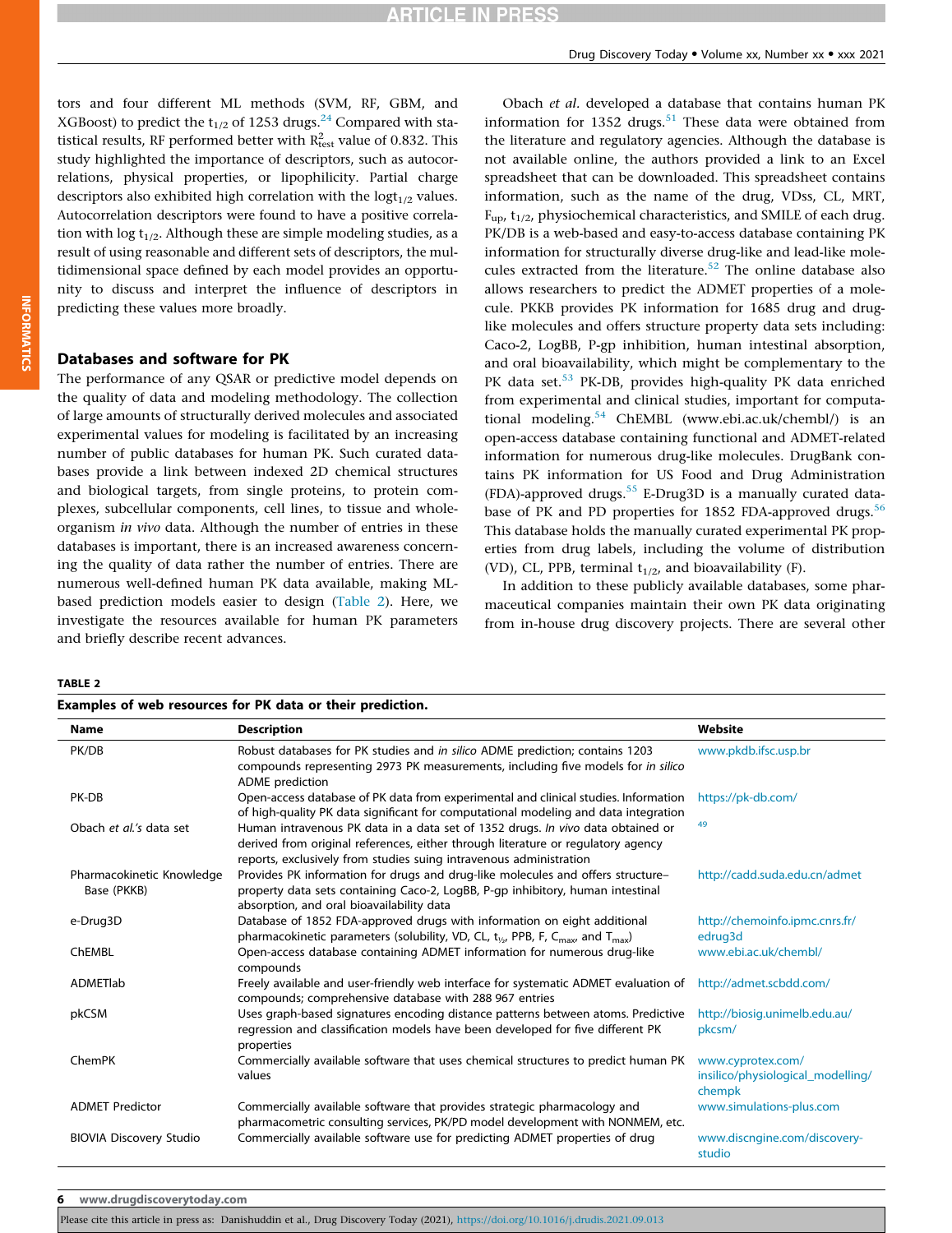<span id="page-6-0"></span>available web resources that can predict PK values for any drug molecule. Dong et al. developed a webserver, called ADMETlab, for systematic ADMET evaluation of molecules.<sup>[57](#page-8-0)</sup> Predictions are based on comprehensively collected information for 288 967 compounds. Another webserver, pkCSM, was developed using graph theory for predicting PK properties. The predictions are based on distance patterns between atoms and are used to represent the small molecule and to train predictive models.<sup>[58](#page-8-0)</sup> It includes 14 quantitative regression and 16 classification models for predicting an array of ADMET properties. Commercially available software packages such as ChemPK [\(www.cypro](http://www.cyprotex.com/insilico)[tex.com/insilico](http://www.cyprotex.com/insilico)), ADMET Predictor [\(www.simulations-plus.](http://www.simulations-plus.com/) [com/](http://www.simulations-plus.com/)) and BIOVIA Discovery Studio [\(https://discover.3ds.com/](https://discover.3ds.com/discovery-studio-visualizer-download) [discovery-studio-visualizer-download\)](https://discover.3ds.com/discovery-studio-visualizer-download) are also used for PK predictions. VLS3D.COM is a curated directory of tools and databases collected over the past two decades and available from [www.vls3d.com/index.php](http://www.vls3d.com/index.php).

#### Challenges and future directions

ML-based QSAR models for predicting drug PK have undergone significant advances.<sup>[59](#page-8-0)</sup> However, most of the models lack sufficient interpretability and offer poor prediction for novel drugs. Therefore, it is necessary to identify and address these in the development of QSAR. Dearden et al. discussed 21 types of error that are common in QSAR-based approaches and each is allocated to the relevant OECD principle. $60$  Avoiding such errors could improve and enhance the model predictability. Another challenge posed for QSAR approaches in medicine is the lack of quality experiment data. A fundamental assumption of any QSAR modeling study is the use of correct experimental data. Such data sets have more of an influence on the prediction performance of QSAR models compared with model optimization techniques. Thus, any erroneous structures represented by erroneous descriptors can directly affect the model performance. Small changes in chemical structure can lead to major changes in the target activity and can be one of the reasons for poor predictions. Fourches et al. discussed the cleaning or optimizing of chemical records in a database that cannot be appropriately handled by conventional cheminformatics approaches.<sup>61</sup> Addressing and identifying such 'activity cliffs' is statistically important to avoid factors limiting predictions. $62$  The collection of a reasonably diverse data set in terms of structures and a range of data is not a trivial task, especially when aimed at robust model development. In terms of PK data, it is important to access consistent clinical data for a range of structures along with highly correlated

#### References

- 1 [P.M. Glassman, V.R. Muzykantov, Pharmacokinetic and pharmacodynamic](http://refhub.elsevier.com/S1359-6446(21)00407-4/h0005) [properties of drug delivery systems, J. Pharmacol Exp Ther 370 \(2019\) 570](http://refhub.elsevier.com/S1359-6446(21)00407-4/h0005)–580.
- 2 [J.M. Gallo, Pharmacokinetic/pharmacodynamic-driven drug development, Mt](http://refhub.elsevier.com/S1359-6446(21)00407-4/h0010) [Sinai J Med 77 \(4\) \(2010\) 381](http://refhub.elsevier.com/S1359-6446(21)00407-4/h0010)–388.
- 3 [A. Jorda, M. Zeitlinger, Preclinical pharmacokinetic/pharmacodynamic studies](http://refhub.elsevier.com/S1359-6446(21)00407-4/h0015) [and clinical trials in the drug development process of EMA-approved antibacterial](http://refhub.elsevier.com/S1359-6446(21)00407-4/h0015) [agents: a review, Clin Pharmacokinet 59 \(9\) \(2020\) 1071](http://refhub.elsevier.com/S1359-6446(21)00407-4/h0015)–1084.
- 4 [P.JH. Webborn, The role of pharmacokinetic studies in drug discovery: where are](http://refhub.elsevier.com/S1359-6446(21)00407-4/h0020) [we now, how did we get here and where are we going?, Future Med Chem 6 \(11\)](http://refhub.elsevier.com/S1359-6446(21)00407-4/h0020) [\(2014\) 1233](http://refhub.elsevier.com/S1359-6446(21)00407-4/h0020)–1235
- 5 [L.L.G. Ferreira, A.D. Andricopulo, ADMET modeling approaches in drug](http://refhub.elsevier.com/S1359-6446(21)00407-4/h0025) [discovery, Drug Discov. Today. 24 \(2019\) 1157](http://refhub.elsevier.com/S1359-6446(21)00407-4/h0025)–1165.

properties of interest. Given that experiments in this area are expensive and time consuming, most research focuses only on limited available data sets. PK parameters do relate to each other and are assumed to be affected by similar physiochemical and other drug properties. Parallel modeling mechanism can be used to exploit this effect to increase the accuracy of the model [\(Fig. 2\)](#page-1-0). Therefore, further research and development in this area is encouraged. The transferability and complexity of the models are additional issues that cannot be avoided. Transparent and less complex models can be helpful for identifying the data pattern that can relate to experiments results. Addressing these problems is daunting, and it might not be possible to address some of them in any substantive way. Thus, any QSAR model developed might be erroneous to some degree because of limitations derived from one or more of the problems described herein. Nevertheless, advances in AI, such as DL approaches, could mitigate some of these difficulties, thus helping to develop better predictive models. Despite their limitations, these models might be useful when combined with expert systems.

#### Concluding remarks

Given that QSAR-based predictive models of human PK are associated with different methods and descriptor sets for prediction, it is unlikely that any single model will be capable of making reliable predictions for all drugs of interest. Thus, the predictive abilities of these models should be compared and refinement of literature models explored. The public availability of chemical Big Data and advancement in artificial intelligence (AI)-based techniques boosted targeted drug discovery at an unprecedented speed. With AI assistance, the ADMET profile of any drug candidate can be predicted at low cost and in a short period of time. The evaluation of human PK prediction is significant for improvements in any prediction method. Here, we also discussed the challenges and advances in the assessment or reliable prediction of human PK. We believe that ongoing and emerging developments in these approaches and chemical Big Data for human PK will enable to the development of more effective and robust prediction models.

#### Acknowledgments

This research was supported by the Bio & Medical Technology Development Program of the National Research Foundation (NRF) & funded by Korean government (MSIT) (No. NRF-2018M3A9A70-57263).

- 6 [E.A.G. Blomme, Y. Will, Toxicology strategies for drug discovery: present and](http://refhub.elsevier.com/S1359-6446(21)00407-4/h0030) [future, Chem. Res Toxicol 29 \(4\) \(2016\) 473](http://refhub.elsevier.com/S1359-6446(21)00407-4/h0030)–504.
- 7 [P.A. Walker, S. Ryder, A. Lavado, C. Dilworth, R.J. Riley, The evolution of](http://refhub.elsevier.com/S1359-6446(21)00407-4/h0035) [strategies to minimise the risk of human drug-induced liver injury \(DILI\) in drug](http://refhub.elsevier.com/S1359-6446(21)00407-4/h0035) [discovery and development, Arch Toxicol 94 \(8\) \(2020\) 2559](http://refhub.elsevier.com/S1359-6446(21)00407-4/h0035)–2585.
- 8 [J. Houston, A. Galetin, Methods for predicting](http://refhub.elsevier.com/S1359-6446(21)00407-4/h0040) in vivo pharmacokinetics using data from in vitro [assays, Curr. Drug Metab 9 \(2008\) 940](http://refhub.elsevier.com/S1359-6446(21)00407-4/h0040)–951.
- 9 [M. Davies, R.D.O. Jones, K. Grime, R. Jansson-Löfmark, A.J. Fretland, S.](http://refhub.elsevier.com/S1359-6446(21)00407-4/h0045) [Winiwarter, P. Morgan, D.F. McGinnity, Improving the accuracy of predicted](http://refhub.elsevier.com/S1359-6446(21)00407-4/h0045) [human pharmacokinetics: lessons learned from the AstraZeneca drug pipeline](http://refhub.elsevier.com/S1359-6446(21)00407-4/h0045) [over two decades, Trends Pharmacol Sci 41 \(6\) \(2020\) 390](http://refhub.elsevier.com/S1359-6446(21)00407-4/h0045)–408.

INFORMATICS

**INFORMATICS**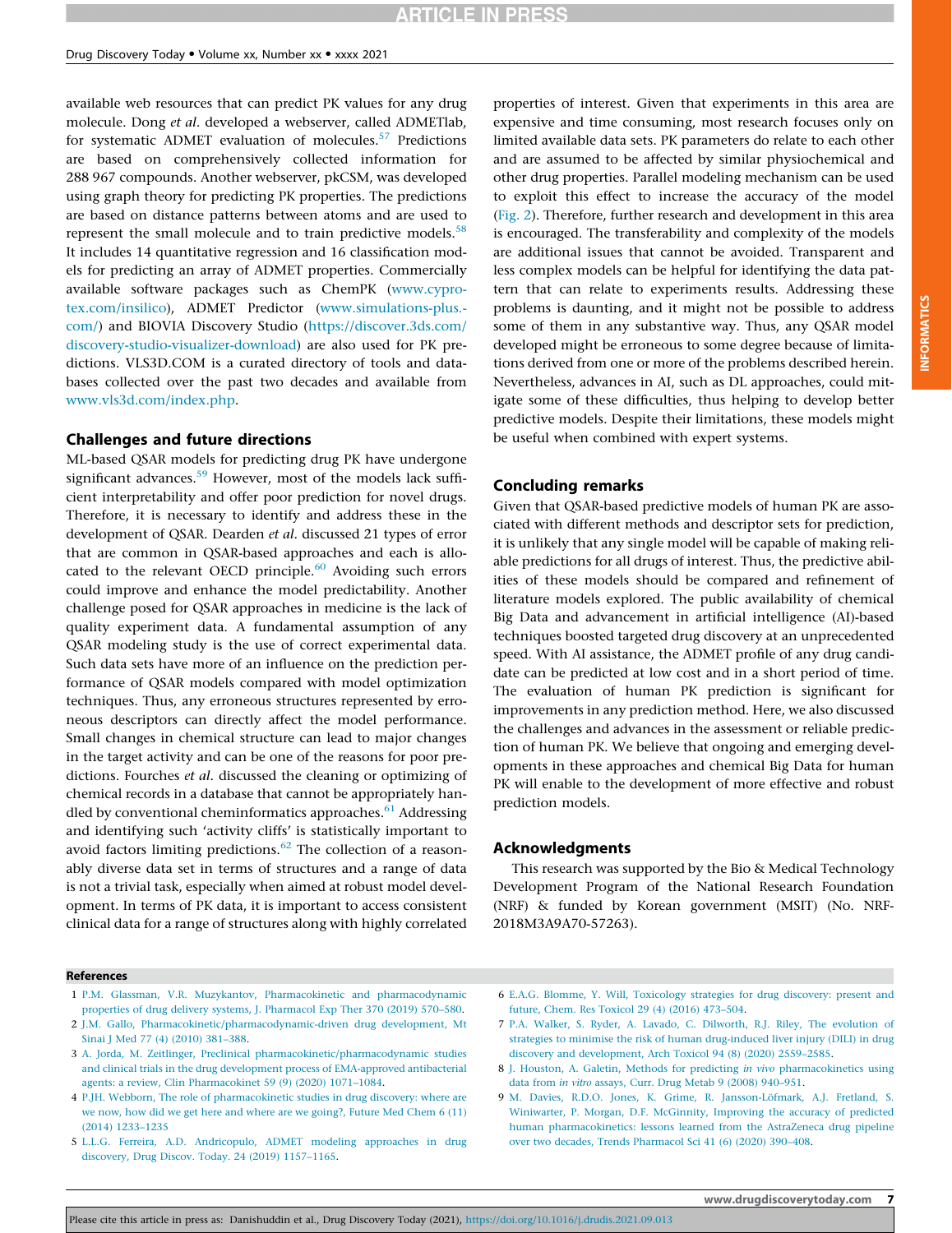- <span id="page-7-0"></span>10 [F. Wu, Y. Zhou, L. Li, X. Shen, G. Chen, X. Wang, et al., Computational](http://refhub.elsevier.com/S1359-6446(21)00407-4/h0050) [approaches in preclinical studies on drug discovery and development, Front.](http://refhub.elsevier.com/S1359-6446(21)00407-4/h0050) [Chem 8 \(2020\) 726](http://refhub.elsevier.com/S1359-6446(21)00407-4/h0050).
- 11 [E.N. Muratov, J. Bajorath, R.P. Sheridan, I.V. Tetko, D. Filimonov, V. Poroikov, T.](http://refhub.elsevier.com/S1359-6446(21)00407-4/h0055) [I. Oprea, I.I. Baskin, A. Varnek, A. Roitberg, O. Isayev, S. Curtalolo, D. Fourches, Y.](http://refhub.elsevier.com/S1359-6446(21)00407-4/h0055) [Cohen, A. Aspuru-Guzik, D.A. Winkler, D. Agra](http://refhub.elsevier.com/S1359-6446(21)00407-4/h0055)fiotis, A. Cherkasov, A. Tropsha, [QSAR without borders, Chem. Soc Rev 49 \(11\) \(2020\) 3525](http://refhub.elsevier.com/S1359-6446(21)00407-4/h0055)–3564.
- 12 [D.S. Wishart, Improving early drug discovery through ADME modelling, Drugs R](http://refhub.elsevier.com/S1359-6446(21)00407-4/h0060) [D 8 \(6\) \(2007\) 349](http://refhub.elsevier.com/S1359-6446(21)00407-4/h0060)-362.
- 13 [X. Wang, M. Liu, L. Zhang, Y. Wang, Y.u. Li, T. Lu, Optimizing pharmacokinetic](http://refhub.elsevier.com/S1359-6446(21)00407-4/h0065) [property prediction based on integrated datasets and a deep learning approach, J.](http://refhub.elsevier.com/S1359-6446(21)00407-4/h0065) [Chem Inf Model 60 \(10\) \(2020\) 4603](http://refhub.elsevier.com/S1359-6446(21)00407-4/h0065)–4613.
- 14 [C. Csajka, D. Verotta, Pharmacokinetic-pharmacodynamic modelling: history](http://refhub.elsevier.com/S1359-6446(21)00407-4/h0070) [and perspectives, J. Pharmacokinet Pharmacodyn 33 \(3\) \(2006\) 227](http://refhub.elsevier.com/S1359-6446(21)00407-4/h0070)–279.
- 15 [A. Lavecchia, Machine-learning approaches in drug discovery: methods and](http://refhub.elsevier.com/S1359-6446(21)00407-4/h0075) [applications, Drug Discov Today 20 \(3\) \(2015\) 318](http://refhub.elsevier.com/S1359-6446(21)00407-4/h0075)–331.
- 16 H. Zhu, Big Data and artifi[cial intelligence modeling for drug discovery, Annu.](http://refhub.elsevier.com/S1359-6446(21)00407-4/h0080) [Rev Pharmacol Toxicol 60 \(2020\) 573](http://refhub.elsevier.com/S1359-6446(21)00407-4/h0080)–589.
- 17 [G. Berellini, F. Lombardo, An accurate](http://refhub.elsevier.com/S1359-6446(21)00407-4/h0085) in vitro prediction of human VD ss based [on the](http://refhub.elsevier.com/S1359-6446(21)00407-4/h0085) A[ie-Tozer equation and primary physicochemical descriptors. 3. Analysis](http://refhub.elsevier.com/S1359-6446(21)00407-4/h0085) [and assessment of predictivity on a large dataset, Drug Metab Dispos 47 \(12\)](http://refhub.elsevier.com/S1359-6446(21)00407-4/h0085) [\(2019\) 1380](http://refhub.elsevier.com/S1359-6446(21)00407-4/h0085)–1387.
- 18 [T. Rodgers, M. Rowland, Mechanistic approaches to volume of distribution](http://refhub.elsevier.com/S1359-6446(21)00407-4/h0090) [predictions: understanding the processes, Pharm. Res 24 \(2007\) 918](http://refhub.elsevier.com/S1359-6446(21)00407-4/h0090)–933.
- 19 [D.F. McGinnity, J. Collington, R.P. Austin, R.J. Riley, Evaluation of human](http://refhub.elsevier.com/S1359-6446(21)00407-4/h0095) [pharmacokinetics, therapeutic dose and exposure predictions using marketed](http://refhub.elsevier.com/S1359-6446(21)00407-4/h0095) [oral drugs, Curr. Drug Metab 8 \(2007\) 463](http://refhub.elsevier.com/S1359-6446(21)00407-4/h0095)–479.
- 20 Mahmood I. Interspecies scaling: predicting volumes, mean residence time and elimination half-life. some suggestions. J. Pharm Pharmacol, 2011; 50: 493–499.
- 21 [L.M. Berezhkovskiy, On the accuracy of calculation of the mean residence time of](http://refhub.elsevier.com/S1359-6446(21)00407-4/h0105) [drug in the body and its volumes of distribution based on the assumption of](http://refhub.elsevier.com/S1359-6446(21)00407-4/h0105) [central elimination, Xenobiotica 46 \(6\) \(2016\) 477](http://refhub.elsevier.com/S1359-6446(21)00407-4/h0105)–482.
- 22 [Z. Zhivkova, I. Doytchinova, Prediction of steady-state volume of distribution of](http://refhub.elsevier.com/S1359-6446(21)00407-4/h0110) acidic drugs by quantitative structure–[pharmacokinetics relationships, J. Pharm](http://refhub.elsevier.com/S1359-6446(21)00407-4/h0110) [Sci 101 \(3\) \(2012\) 1253](http://refhub.elsevier.com/S1359-6446(21)00407-4/h0110)–1266.
- 23 [Z.D. Zhivkova, T. Mandova, I. Doytchinova, Quantitative structure](http://refhub.elsevier.com/S1359-6446(21)00407-4/h0115)[pharmacokinetics relationships analysis of basic drug volume of distribution, J.](http://refhub.elsevier.com/S1359-6446(21)00407-4/h0115) [Pharm. Pharm Sci 18 \(2015\) 515](http://refhub.elsevier.com/S1359-6446(21)00407-4/h0115)–527.
- 24 [Y. Wang, H. Liu, Y. Fan, X. Chen, Y. Yang, L.u. Zhu, J. Zhao, Y. Chen, Y. Zhang, In](http://refhub.elsevier.com/S1359-6446(21)00407-4/h0120) [silico prediction of human intravenous pharmacokinetic parameters with](http://refhub.elsevier.com/S1359-6446(21)00407-4/h0120) [improved accuracy, J. Chem Inf Model 59 \(9\) \(2019\) 3968](http://refhub.elsevier.com/S1359-6446(21)00407-4/h0120)–3980.
- 25 [D.A. Smith, K. Beaumont, T.S. Maurer, L.i. Di, Volume of distribution in drug](http://refhub.elsevier.com/S1359-6446(21)00407-4/h0125) [design, J. Med Chem 58 \(15\) \(2015\) 5691](http://refhub.elsevier.com/S1359-6446(21)00407-4/h0125)–5698.
- 26 [F. Lombardo, J. Bentzien, G. Berellini, I. Muegge, In silico models of human PK](http://refhub.elsevier.com/S1359-6446(21)00407-4/h0130) [parameters. prediction of volume of distribution using an extensive data set and a](http://refhub.elsevier.com/S1359-6446(21)00407-4/h0130) [reduced number of parameters, J. Pharm Sci 110 \(1\) \(2021\) 500](http://refhub.elsevier.com/S1359-6446(21)00407-4/h0130)–509.
- 27 [N.A. Miller, M.B. Reddy, A.T. Heikkinen, V. Lukacova, N. Parrott, Physiologically](http://refhub.elsevier.com/S1359-6446(21)00407-4/h0135) based pharmacokinetic modelling for fi[rst-in-human predictions: an updated](http://refhub.elsevier.com/S1359-6446(21)00407-4/h0135) [model building strategy illustrated with challenging industry case studies, Clin.](http://refhub.elsevier.com/S1359-6446(21)00407-4/h0135) [Pharmacokinet 58 \(6\) \(2019\) 727](http://refhub.elsevier.com/S1359-6446(21)00407-4/h0135)–746.
- 28 Graham H, Walker M, Jones O, Yates J, Galetin A, Aarons L. Comparison of invivo and in-silico methods used for prediction of tissue: plasma partition coefficients in rat. J. Pharm Pharmacol, 2012; 64: 383–396.
- 29 [P. Poulin, F.-P. Theil, Prediction of pharmacokinetics prior to](http://refhub.elsevier.com/S1359-6446(21)00407-4/h0145) in vivo studies. 1. [Mechanism-based prediction of volume of distribution, J. Pharm Sci 91 \(1\) \(2002\)](http://refhub.elsevier.com/S1359-6446(21)00407-4/h0145) 129–[156.](http://refhub.elsevier.com/S1359-6446(21)00407-4/h0145)
- 30 [J.H. Lin, Y. Sugiyama, S. Awazu, M. Hanano,](http://refhub.elsevier.com/S1359-6446(21)00407-4/h0150) In vitro and in vivo evaluation of the tissue-to-blood partition coeffi[cient for physiological pharmacokinetic models, J.](http://refhub.elsevier.com/S1359-6446(21)00407-4/h0150) [Pharmacokinet Biopharm 10 \(6\) \(1982\) 637](http://refhub.elsevier.com/S1359-6446(21)00407-4/h0150)–647.
- 31 [K. Holt, M. Ye, S. Nagar, K. Korzekwa, Prediction of tissue-plasma partition](http://refhub.elsevier.com/S1359-6446(21)00407-4/h0155) coeffi[cients using microsomal partitioning: incorporation into physiologically](http://refhub.elsevier.com/S1359-6446(21)00407-4/h0155) [based pharmacokinetic models and steady-state volume of distribution](http://refhub.elsevier.com/S1359-6446(21)00407-4/h0155) [predictions, Drug. Metab Dispos 47 \(10\) \(2019\) 1050](http://refhub.elsevier.com/S1359-6446(21)00407-4/h0155)–1060.
- 32 [A.A. Freitas, K. Limbu, T. Ghafourian, Predicting volume of distribution with](http://refhub.elsevier.com/S1359-6446(21)00407-4/h0160) [decision tree-based regression methods using predicted tissue: plasma partition](http://refhub.elsevier.com/S1359-6446(21)00407-4/h0160) coeffi[cients, J. Cheminform 7 \(2015\) 6.](http://refhub.elsevier.com/S1359-6446(21)00407-4/h0160)
- 33 [N. Murad, K.K. Pasikanti, B.D. Madej, A. Minnich, J.M. McComas, S. Crouch, J.W.](http://refhub.elsevier.com/S1359-6446(21)00407-4/h0165) [Polli, A.D. Weber, Predicting volume of distribution in humans: performance of](http://refhub.elsevier.com/S1359-6446(21)00407-4/h0165)

[in silico methods for a large set of structurally diverse clinical compounds, Drug](http://refhub.elsevier.com/S1359-6446(21)00407-4/h0165) [Metab Dispos 49 \(2\) \(2021\) 169](http://refhub.elsevier.com/S1359-6446(21)00407-4/h0165)–178.

- 34 [Z. Ye, Y. Yang, X. Li, D. Cao, D. Ouyang, An integrated transfer learning and](http://refhub.elsevier.com/S1359-6446(21)00407-4/h0170) [multitask learning approach for pharmacokinetic parameter prediction, Mol](http://refhub.elsevier.com/S1359-6446(21)00407-4/h0170) [Pharm 16 \(2\) \(2019\) 533](http://refhub.elsevier.com/S1359-6446(21)00407-4/h0170)–541.
- 35 [T. Bohnert, L.-S. Gan, Plasma protein binding: from discovery to development, J.](http://refhub.elsevier.com/S1359-6446(21)00407-4/h0175) [Pharm Sci 102 \(9\) \(2013\) 2953](http://refhub.elsevier.com/S1359-6446(21)00407-4/h0175)–2994.
- 36 [Z.Q. Yuan, C. Qiao, Z.C. Yang, L. Yu, L.N. Sun, Y. Qian, et al., The impact of](http://refhub.elsevier.com/S1359-6446(21)00407-4/h0180) [plasma protein binding characteristics and unbound concentration of](http://refhub.elsevier.com/S1359-6446(21)00407-4/h0180) [voriconazole on its adverse drug reactions, Front. Pharmacol 11 \(2020\) 505.](http://refhub.elsevier.com/S1359-6446(21)00407-4/h0180)
- 37 [L.J. Francis, J.B. Houston, D. Hallifax, Impact of plasma protein binding in drug](http://refhub.elsevier.com/S1359-6446(21)00407-4/h0185) [clearance prediction: a data base analysis of published studies and implications](http://refhub.elsevier.com/S1359-6446(21)00407-4/h0185) for in vitro-in vivo [extrapolation, Drug Metab Dispos 49 \(3\) \(2021\) 188](http://refhub.elsevier.com/S1359-6446(21)00407-4/h0185)–201.
- 38 [P. Poulin, Drug distribution to human tissues: prediction and examination of the](http://refhub.elsevier.com/S1359-6446(21)00407-4/h0190) basic assumption in in vivo [pharmacokinetics-pharmacodynamics \(PK/PD\)](http://refhub.elsevier.com/S1359-6446(21)00407-4/h0190) [research, J Pharm Sci 104 \(6\) \(2015\) 2110](http://refhub.elsevier.com/S1359-6446(21)00407-4/h0190)–2118.
- 39 [J.A. Roberts, F. Pea, J. Lipman, The clinical relevance of plasma protein binding](http://refhub.elsevier.com/S1359-6446(21)00407-4/h0195) [changes, Clin Pharmacokinet 52 \(1\) \(2013\) 1](http://refhub.elsevier.com/S1359-6446(21)00407-4/h0195)–8.
- 40 [R. Watanabe, T. Esaki, H. Kawashima, Y. Natsume-Kitatani, C. Nagao, R. Ohashi,](http://refhub.elsevier.com/S1359-6446(21)00407-4/h0200) [et al., Predicting fraction unbound in human plasma from chemical structure:](http://refhub.elsevier.com/S1359-6446(21)00407-4/h0200) [improved accuracy in the low value ranges, Mol. Pharm 15 \(2018\) 5302](http://refhub.elsevier.com/S1359-6446(21)00407-4/h0200)–5311.
- 41 [V. Mulpuru, N. Mishra, In silico prediction of fraction unbound in human plasma](http://refhub.elsevier.com/S1359-6446(21)00407-4/h0205) from chemical fi[ngerprint using automated machine learning, ACS Omega 6 \(10\)](http://refhub.elsevier.com/S1359-6446(21)00407-4/h0205) [\(2021\) 6791](http://refhub.elsevier.com/S1359-6446(21)00407-4/h0205)–6797.
- 42 Z.D. Zhivkova, Quantitative structure–pharmacokinetics relationships for plasma protein binding of basic drugs, J. Pharm Pharm Sci 20 (1) (2017) 349, [https://doi.](https://doi.org/10.18433/J33633) [org/10.18433/J33633.](https://doi.org/10.18433/J33633)
- 43 [E.M. del Amo, L. Ghemtio, H. Xhaard, M. Yliperttula, A. Urtti, H. Kidron, P.](http://refhub.elsevier.com/S1359-6446(21)00407-4/h0215) [Taylor, Applying linear and non-linear methods for parallel prediction of volume](http://refhub.elsevier.com/S1359-6446(21)00407-4/h0215) [of distribution and fraction of unbound drug, PLoS ONE. 8 \(10\) \(2013\) e74758](http://refhub.elsevier.com/S1359-6446(21)00407-4/h0215).
- 44 [R. Mehvar, Clearance concepts: fundamentals and application to](http://refhub.elsevier.com/S1359-6446(21)00407-4/h0220) [pharmacokinetic behavior of drugs, J](http://refhub.elsevier.com/S1359-6446(21)00407-4/h0220). Pharm Pharm Sci 21 (2018) 88–102.
- 45 D.-S. Yim, Tutorial for beginners: the concept of clearance explained using the example of a vacuum cleaner, Transl. Clin Pharmacol 25 (1) (2017) 1, [https://doi.](https://doi.org/10.12793/tcp.2017.25.1.1) [org/10.12793/tcp.2017.25.1.1.](https://doi.org/10.12793/tcp.2017.25.1.1)
- 46 [P. Paixão, L.F. Gouveia, J.A. Morais, Prediction of the](http://refhub.elsevier.com/S1359-6446(21)00407-4/h0230) in vitro intrinsic clearance [determined in suspensions of human hepatocytes by using arti](http://refhub.elsevier.com/S1359-6446(21)00407-4/h0230)ficial neural networks, Eur. J. Pharm. Sci. [39 \(2010\) 310](http://refhub.elsevier.com/S1359-6446(21)00407-4/h0230)–321.
- 47 [V.K. Gombar, S.D. Hall, Quantitative structure](http://refhub.elsevier.com/S1359-6446(21)00407-4/h0235)–activity relationship models of [clinical pharmacokinetics: clearance and volume of distribution, J. Chem Inf](http://refhub.elsevier.com/S1359-6446(21)00407-4/h0235) [Model 53 \(4\) \(2013\) 948](http://refhub.elsevier.com/S1359-6446(21)00407-4/h0235)–957.
- 48 [A. Grover, L.Z. Benet, Intermittent drug dosing intervals guided by the](http://refhub.elsevier.com/S1359-6446(21)00407-4/h0240) [operational multiple dosing half-lives for predictable plasma accumulation and](http://refhub.elsevier.com/S1359-6446(21)00407-4/h0240) fl[uctuation, J. Pharmacokinet Pharmacodyn 38 \(3\) \(2011\) 369](http://refhub.elsevier.com/S1359-6446(21)00407-4/h0240)–383.
- 49 [P. Vermeir, D. Vandijck, S. Degroote, R. Peleman, R. Verhaeghe, E. Mortier, G.](http://refhub.elsevier.com/S1359-6446(21)00407-4/h0245) [Hallaert, S. Van Daele, W. Buylaert, D. Vogelaers, Communication in healthcare:](http://refhub.elsevier.com/S1359-6446(21)00407-4/h0245) [a narrative review of the literature and practical recommendations, Int. J Clin](http://refhub.elsevier.com/S1359-6446(21)00407-4/h0245) [Pract. 69 \(11\) \(2015\) 1257](http://refhub.elsevier.com/S1359-6446(21)00407-4/h0245)–1267.
- 50 [J. Lu, D. Lu, X. Zhang, Y. Bi, K. Cheng, M. Zheng, et al., Estimation of elimination](http://refhub.elsevier.com/S1359-6446(21)00407-4/h0250) [half-lives of organic chemicals in humans using gradient boosting machine,](http://refhub.elsevier.com/S1359-6446(21)00407-4/h0250) [Biochim. Biophys. Acta Gen. 1860 \(2016\) 2664](http://refhub.elsevier.com/S1359-6446(21)00407-4/h0250)–2671.
- 51 [F. Lombardo, G. Berellini, R.S. Obach, Trend analysis of a database of intravenous](http://refhub.elsevier.com/S1359-6446(21)00407-4/h0255) [pharmacokinetic parameters in humans for 1352 drug compounds, Drug. Metab](http://refhub.elsevier.com/S1359-6446(21)00407-4/h0255) [Dispos. 46 \(11\) \(2018\) 1466](http://refhub.elsevier.com/S1359-6446(21)00407-4/h0255)–1477.
- 52 [T.L. Moda, L.G. Torres, A.E. Carrara, A.D. Andricopulo, PK/DB: database for](http://refhub.elsevier.com/S1359-6446(21)00407-4/h0260) [pharmacokinetic properties and predictive in silico ADME models,](http://refhub.elsevier.com/S1359-6446(21)00407-4/h0260) [Bioinformatics. 24 \(19\) \(2008\) 2270](http://refhub.elsevier.com/S1359-6446(21)00407-4/h0260)–2271.
- 53 [D. Cao, J. Wang, R. Zhou, Y. Li, H. Yu, T. Hou, ADMET evaluation in drug](http://refhub.elsevier.com/S1359-6446(21)00407-4/h0265) [discovery. 11. PharmacoKinetics Knowledge Base \(PKKB\): a comprehensive](http://refhub.elsevier.com/S1359-6446(21)00407-4/h0265) [database of pharmacokinetic and toxic properties for drugs, J. Chem Inf Model.](http://refhub.elsevier.com/S1359-6446(21)00407-4/h0265) [52 \(5\) \(2012\) 1132](http://refhub.elsevier.com/S1359-6446(21)00407-4/h0265)–1137.
- 54 Grzegorzewski J, Brandhorst J, Green K, Eleftheriadou D, Duport Y, Barthorscht F, et al. PK-DB: pharmacokinetics database for individualized and stratified computational modeling. Nucleic Acids Res. 2021;49: D1358–D1364.
- 55 Wishart DS. et al. DrugBank: a knowledgebase for drugs, drug actions and drug targets. Nucleic Acids Res. 2008; 36: D901–D906.
- 56 [D. Douguet, Data sets representative of the structures and experimental](http://refhub.elsevier.com/S1359-6446(21)00407-4/h0280) [properties of fda-approved drugs, ACS Med Chem Lett 9 \(3\) \(2018\) 204](http://refhub.elsevier.com/S1359-6446(21)00407-4/h0280)–209.

8 www.drugdiscoverytoday.com